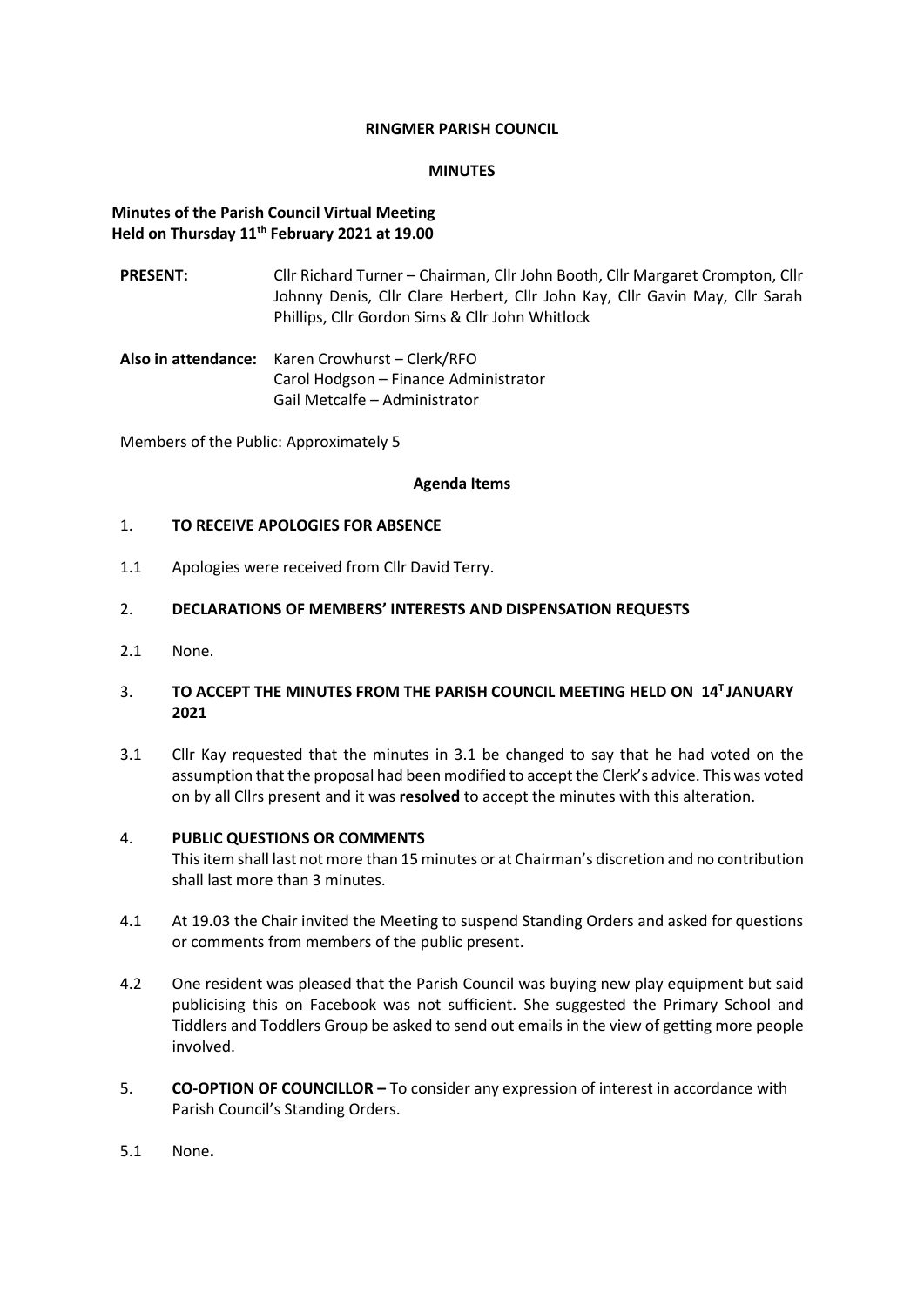# 6. **REPORTS FROM DISTRICT AND COUNTY COUNCILLORS – Maximum 15 minutes**

- a) To note any written reports previously received
- 6.1 None.

# 7. **ACTION POINTS AND REPORT FROM THE CLERK**

- a) There are no actions that are not covered on this agenda
- 7.1 The Clerk informed that a Barrister had been appointed at the cost of £2k plus VAT. She suggested the Annual Statutory Meeting be moved forward to Thursday  $6<sup>th</sup>$  May 2021 (see 12.5 below).

## 8. **CORRESPONDENCE – FOR NOTING OR ACTION**

- a) To consider any correspondence for noting or action received after this agenda has been published
- 8.1 There was no correspondence for noting or requiring any action.
- 9. Point 9 had been omitted from the Agenda so no point 9.
- 10. Point 10 had been omitted from the Agenda so no point 10.

### 11. **OFFICE & FINANCE:**

- a) Payments and Receipts (Previously circulated) and Receipts (Previously circulated)
- b) Bank Reconciliation(s)
- c) Bank Summary
- d) Cost Centre Report
- e) Quotation(s)
- f) Grant application(s)/Donations
- g) To agree the transfer of funds from the NS&I account to the current account to meet the obligations of financial commitments to  $31<sup>st</sup>$  March 2021 and the accounting year 2021 – 2022 **(Paper from Clerk/RFO and Finance Administrator previously circulated)**
- h) Any other financial matters that cannot be held over to the next agenda
- 11.1 It was **resolved** to accept points a), b), c) and d) as above.
- 11.2 e) There were no quotations for consideration.
- 11.3 f) There were no grant application(s)/Donations.
- 11.4 g) After considering the report from the Finance Administrator and RFO. A proposal was made and seconded to agree to transfer £42k from the NS&I account to cover running expenses. This was voted for unanimously.
- 11.5 The Clerk wished for it to be noted that the Parish's general reserves were very well below the essential 6 months running costs and advised that Council needs to accept and acknowledge the financial position going forward from April 1st, 2021. This was heard and accepted.
- 11.6 The Clerk was asked what should be done in the future? To which she advised that any proposals requiring financial consideration outside of the agreed budget should accompany a proposal in writing to all Members of the Council and guidance sought from the Clerk/RFO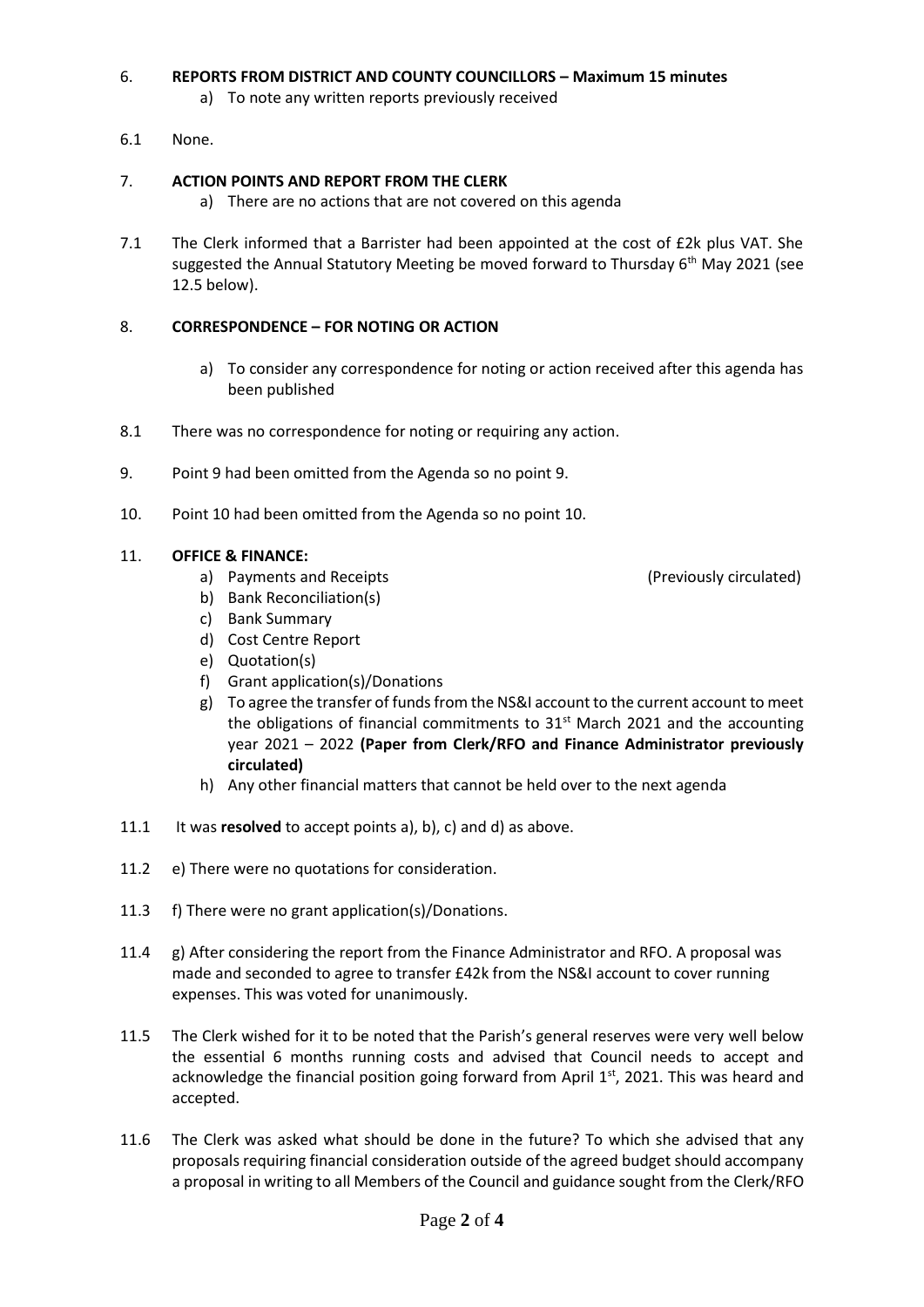and the Finance Administrator. The Clerk was asked for examples of decisions made outside of budget to which she responded.

11.7 h) None.

# 12. **REPORTS BY LEAVE – NOT FOR DISCUSSION OR DECISION**

- 12.1 **Ringmer Food Bank –** has asked to be informed of any individuals and/or families who could be in need of this, bearing in mind that this is a delicate matter.
- 12.2 **Development Sites** Council will receive notice of sites proposed by developers tomorrow and the prediction is the scale and impression will be impressive. The Government targets 782 houses per year for the next 20 years which is a 1/3 increase in the number of homes in the district. RPC will have one month to process the information with a  $14<sup>th</sup>$  March 2021 deadline to respond. **It was suggested this be referred to the next agenda.**
- 12.3 **Cheyney Trust Rifle Club**  they are planning to go forward with a rifle range.
- 12.4 **Green Waste –** it is now possible to make other means of payment besides online payment.
- 12.5 **Zoom Meetings** the government has made legislation that zoom meetings are to stop by 7<sup>th</sup> May 2021. It is predicted that this will change in due course, but it would be prudent to move the Annual Statutory Meeting to Thursday 6<sup>th</sup> May 2021.

## 13. **ITEMS FOR REFERRAL TO NEXT AGENDA OR APPROPRIATE COMMITTEE**

13.1 **Site of Allocation** - Cllrs Kay and Whitlock to provide available dates to the Clerk for a meeting to put together their recommendations to Council. Cllr Kay asked the Clerk to forward information received to all Cllrs. **Action: Cllr Kay, Cllr Whitlock and the Clerk.**

## 14. **URGENT ITEMS AT THE CHAIRMAN'S DISCRETION REQUIRING DECISIONS WHICH CANNOT BE HELD OVER UNTIL THE NEXT MEETING**

14.1 None.

There being no further business, the meeting closed at 19.27. The date of the next meeting is **Thursday 11th March 2021** via Zoom. If restrictions are lifted, the venue will be confirmed.